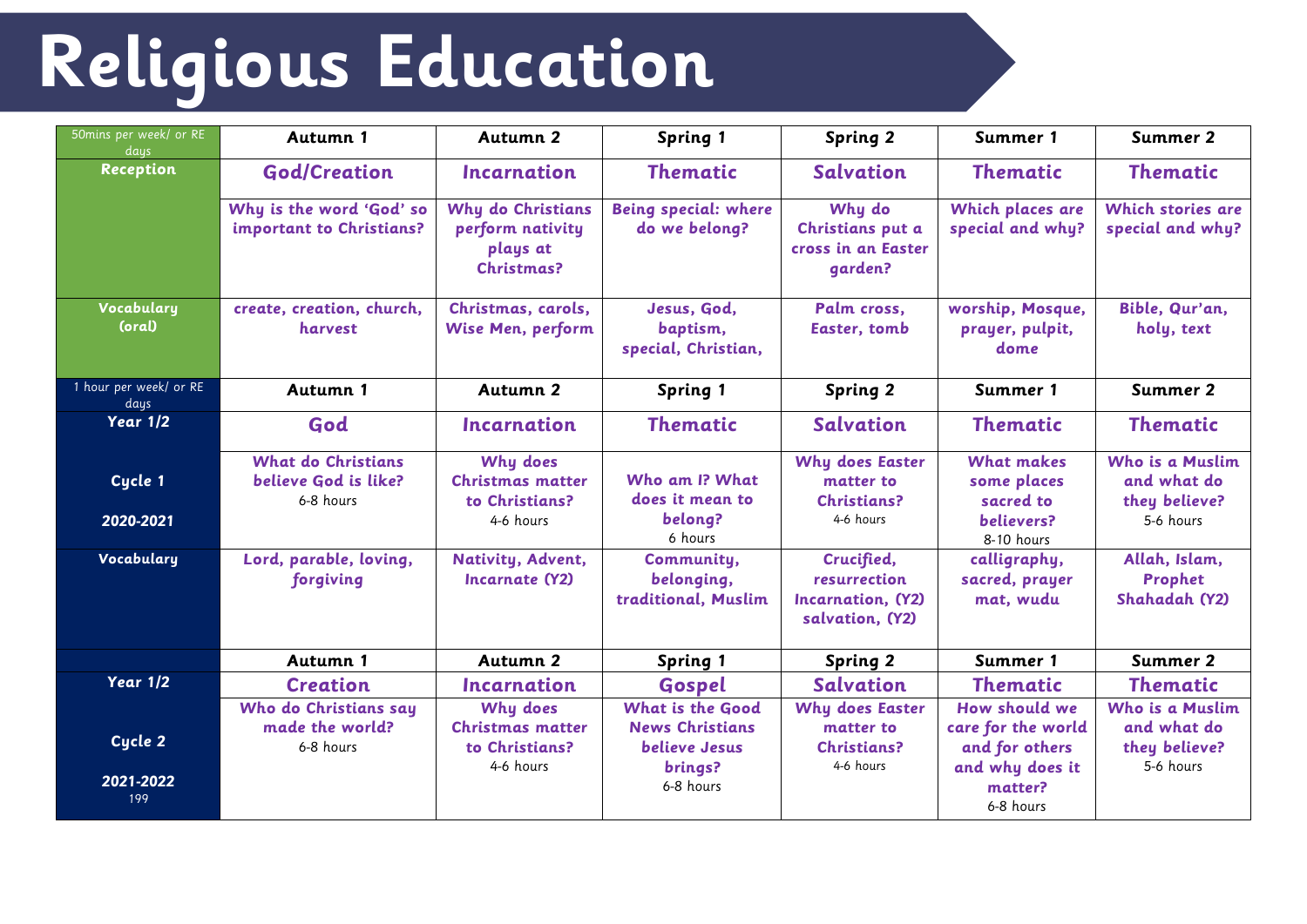| Vocabulary             | Creator, creation,        | Advent, Nativity,                | tax collector,              | Crucified,            | unique, natural,                                                         | Allah, Islam, |
|------------------------|---------------------------|----------------------------------|-----------------------------|-----------------------|--------------------------------------------------------------------------|---------------|
|                        | Harvest festival, unique, | Incarnate (Y2)                   | forgiveness, peace,         | resurrection          | benefit,                                                                 | Prophet       |
|                        | sustainer                 |                                  | charity                     | Incarnation, (Y2)     | responsibility                                                           | Shahadah (Y2) |
|                        |                           |                                  |                             | salvation, (Y2)       |                                                                          |               |
| 1.25 hour per week/ or | Autumn 1                  | Autumn 2                         | Spring 1                    | <b>Spring 2</b>       | Summer 1                                                                 | Summer 2      |
| RE days                |                           |                                  |                             |                       |                                                                          |               |
| <b>Year 3/4</b>        | <b>Creation</b>           | <i><u><b>Incarnation</b></u></i> | <b>Thematic</b>             | <b>Salvation</b>      | <b>Thematic</b>                                                          |               |
|                        | What do Christians learn  | What is the                      | What does it mean           | <b>Why Christians</b> | What are the deeper meanings of                                          |               |
| Cycle 1                | from the Creation story?  | <b>Trinity?</b>                  | to be a Sikh in             | call the day Jesus    | festivals?<br>8-10 hours                                                 |               |
|                        | 6-8 hours                 | 4-6 hours                        | <b>Britain today?</b>       | died 'Good            |                                                                          |               |
|                        |                           |                                  | 5-6 hours                   |                       |                                                                          |               |
| 2020-2021              |                           |                                  |                             | Friday'?              |                                                                          |               |
|                        |                           |                                  |                             | 4-6 hours             |                                                                          |               |
|                        |                           |                                  |                             |                       |                                                                          |               |
| Vocabulary             | Commandment, human        | Trinity,                         | <b>Guru Nanak,</b>          | Culmination,          | significant, ritual,                                                     |               |
|                        | ingenuity, appreciation   | symbolism, Holy                  | meditation, siva            | paten, chalice,       |                                                                          |               |
|                        |                           |                                  |                             | communion             |                                                                          |               |
|                        |                           | <b>Spirit</b>                    |                             |                       |                                                                          |               |
|                        | Autumn 1                  | Autumn 2                         | Spring 1                    | <b>Spring 2</b>       | Summer 1                                                                 | Summer 2      |
| Year 3/4               | God                       | Gospel                           | <b>Salvation</b>            | Kingdom of            | <b>Thematic</b>                                                          |               |
|                        |                           |                                  |                             | God                   |                                                                          |               |
|                        | What is it like to follow | What kind of                     | Why Christians call         | When Jesus left,      | How and why do believers show their<br>commitments during the journey of |               |
| Cycle 2                | God?                      | world did Jesus                  | the day Jesus died          | what next?            |                                                                          |               |
|                        | 8-10 hours                | want?                            |                             | 6-8 hours             |                                                                          |               |
| 2021-2022              |                           |                                  | 'Good Friday'?<br>4-6 hours |                       | life?                                                                    |               |
|                        |                           | 6-8 hours                        |                             |                       | 8-10 hours                                                               |               |
|                        |                           |                                  |                             |                       |                                                                          |               |
|                        |                           |                                  |                             |                       |                                                                          |               |
|                        |                           |                                  |                             |                       |                                                                          |               |
| Vocabulary             | Old Testament, People of  | Gospel, fasting,                 | Culmination, paten,         | Pentecost,            | commitment, ceremony                                                     |               |
|                        | God, obey                 | hypocrisy                        | chalice, communion          | impact, Kingdom       |                                                                          |               |
|                        |                           |                                  |                             |                       |                                                                          |               |
|                        |                           |                                  |                             | of God                |                                                                          |               |